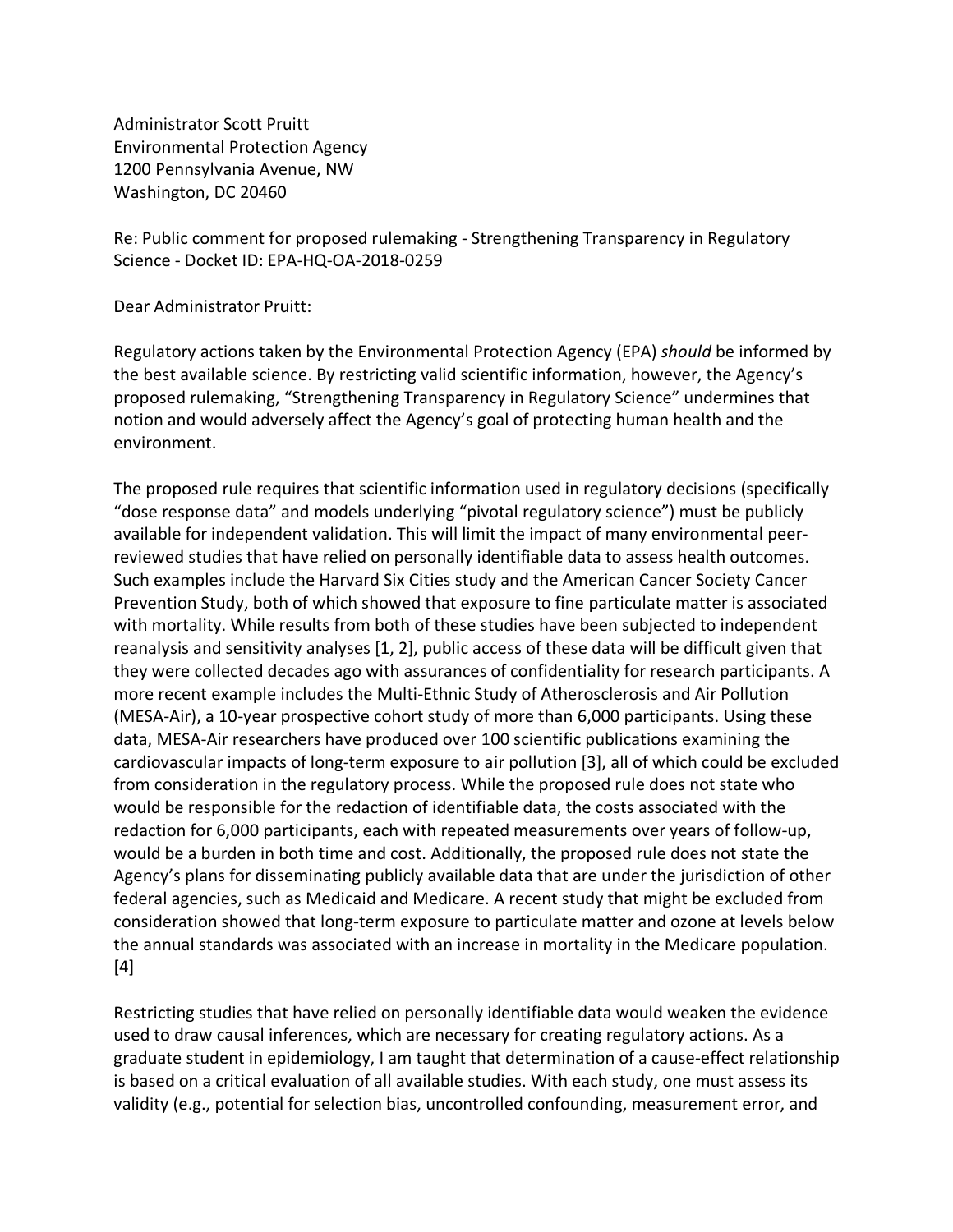sample size) and its consistency (or inconsistency) will all available science. In developing "regulations for which the public is likely to bear the cost of compliance", why should decisions be based on anything but a complete assessment of all available science? Only from a complete assessment can the "best studies" be determined.

The proposed rule states that "tools and methods to de-identify private information" are available; however, it does not address issues of analysis due to information loss. After "simple data masking, coding, and de-identification", it is not guarantee that statistical and inferential reproducibility will be achieved. Based on my experience with de-identified databases (e.g., the Pediatric Health Information System, PEDSnet, and public data sources), identifiable information are often aggregated, recoded, or set to missing in order to protect individuals' identities. In environmental epidemiology, data on individuals' residencies, medical histories, demographics (e.g., race/ethnicity, age, gender, smoking status, and measurements of socioeconomic status) are collected in order to obtain valid estimates of the relationship between environmental exposures and health outcomes. In order to publicly release these data, researchers will have to achieve de-identification in accordance with the Health Insurance Portability and Accountability Act (HIPAA) Privacy rule by removing information on all residencies, except for the initial three digits of the ZIP code. [5] Additionally, geographical units containing 20,000 or fewer people will have to be aggregated or changed to an unidentifiable code. As such, replication and validation of these de-identified data may produce less precise estimates of individual exposures, and the impreciseness of exposure ascertainment will be greater in rural communities. Additionally, information on confounders, effect modifiers, and rare health outcomes may be missing due their identifiability. In conclusion, de-identification in compliance with HIPAA leads to a substantial loss of information. Even if the original analysis was unbiased, independent validation may not lead to similar conclusions.

While the proposed rule states that the EPA administrator may grant exemptions on a "case-bycase basis if he or she determines that compliance is impracticable", the proposed rule does not provide information on how exemptions will be granted or if there will be a formal process for exemptions. Leaving such decisions to the EPA administrator without more formal guidelines will weaken the transparency of the Agency's regulatory science as exemptions will be prone to conflicts of interest and political influence.

Instead of enacting the proposed rulemaking, there are other ways the Agency could strengthen the transparency of regulatory science without restricting scientific information. The scientific community has been actively working to increase the transparency and reproducibility of research, and the Agency could promote the resources that are currently being implemented within the community. One example includes promotion of the STROBE statement, aimed at STrengthening the Reporting of OBservational studies in Epidemiology by providing authors a checklist of requirements necessary for complete and adequate reporting of research. [6] Additionally, the Agency could encourage the registration of research protocols and create a public repository where environmental scientists from industry and academia can declare sources of funding. These tasks would help improve the quality of the science used in the